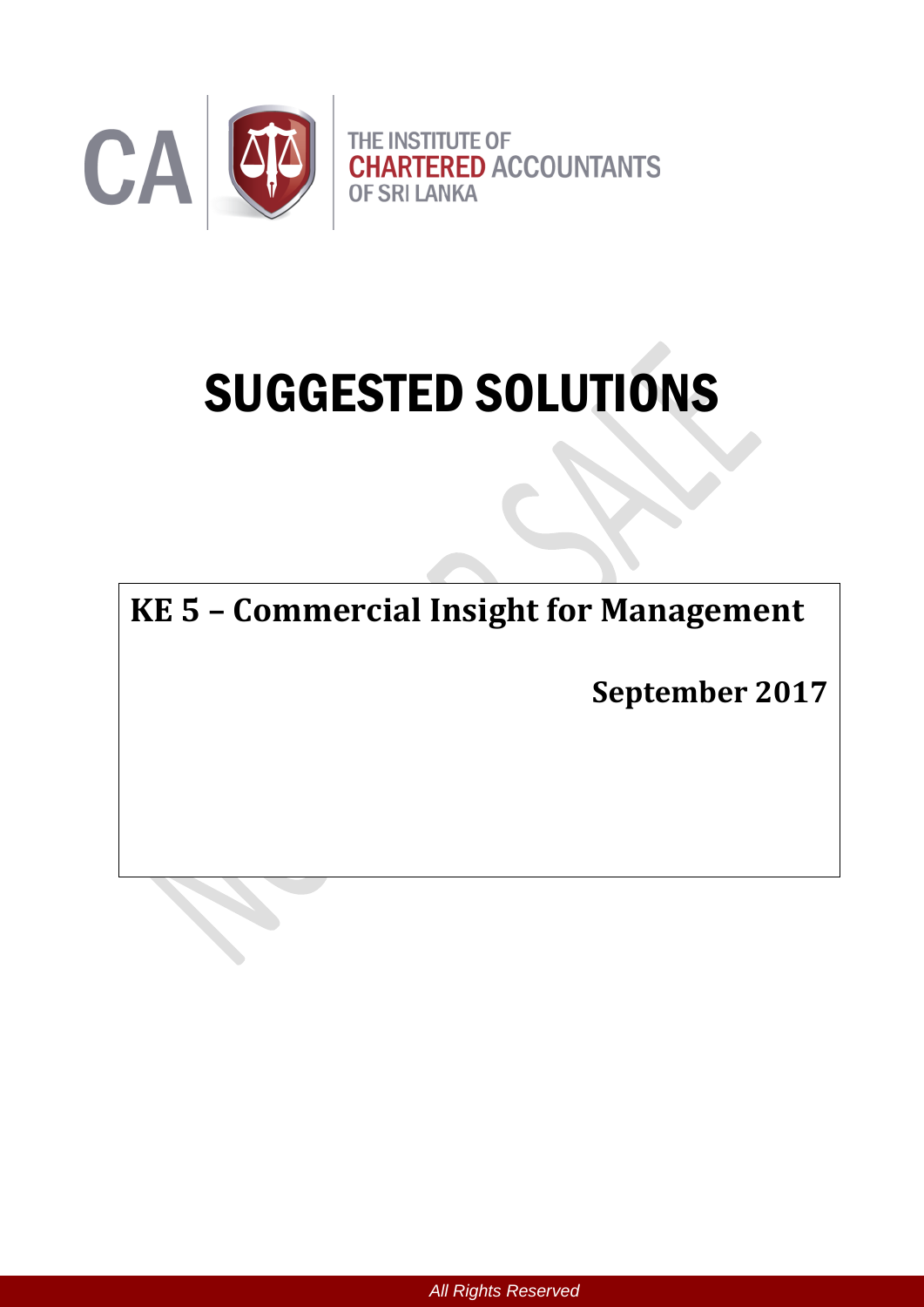## $\mathbf{u}$ ரிவு  $\mathbf{1}$

## $\omega$ விடை  $01$

1.1

கற்கை வெளிப்பாடு:  $3.1.1$ ்.<br>சரியான விடை: C

1.2

| கற்கை வெளிப்பாடு: $2.7.1$ |  |  |  |
|---------------------------|--|--|--|
| சரியான விடை : $A$         |  |  |  |

1.3

| கற்கை வெளிப்பாடு : $3.5.1$       |  |
|----------------------------------|--|
| சரியான விடை : $\operatorname{B}$ |  |
|                                  |  |

1.4

கற்கை வெளிப்பா $6: 3.11.1$ **.**<br>சரியான விடை : C

1.5

| கற்கை<br>ບ.ບ            |  |
|-------------------------|--|
| சரியான<br>விடை :<br>- D |  |
|                         |  |

1.6

| கற்கை<br><del>പ</del><br>$\overline{ }$<br>1 I 6<br>'olh<br>1.T.4 |  |
|-------------------------------------------------------------------|--|
| md<br>LIT OO<br>വിബ<br>В                                          |  |
|                                                                   |  |

1.7

|                               | கற்கை வெளிப்பாடு : $4.5.1$ |  |  |
|-------------------------------|----------------------------|--|--|
| சரியான விடை : $\, {\bf B} \,$ |                            |  |  |
|                               |                            |  |  |

1.8

| கற்கை வெளிப்பா $6: 4.7.1$ |  |
|---------------------------|--|
| சரியான விடை : A           |  |

1.9

| கற்கை | പ്രഖണ്ഡ<br>.<br>. |
|-------|-------------------|
| பான   | : ĸ               |
| 平面化   | והמו              |

1.10

| $\mathbf{r}$<br>~~<br>'''160)ക<br>ന്ദ്ര<br>ື | <u> เอเชาเชนเน แ</u><br>---- |
|----------------------------------------------|------------------------------|
| ---<br>. 60                                  | വെഞ                          |

 $(2 \times 10 =$  மொத்தம்: 20 புள்ளிகள்)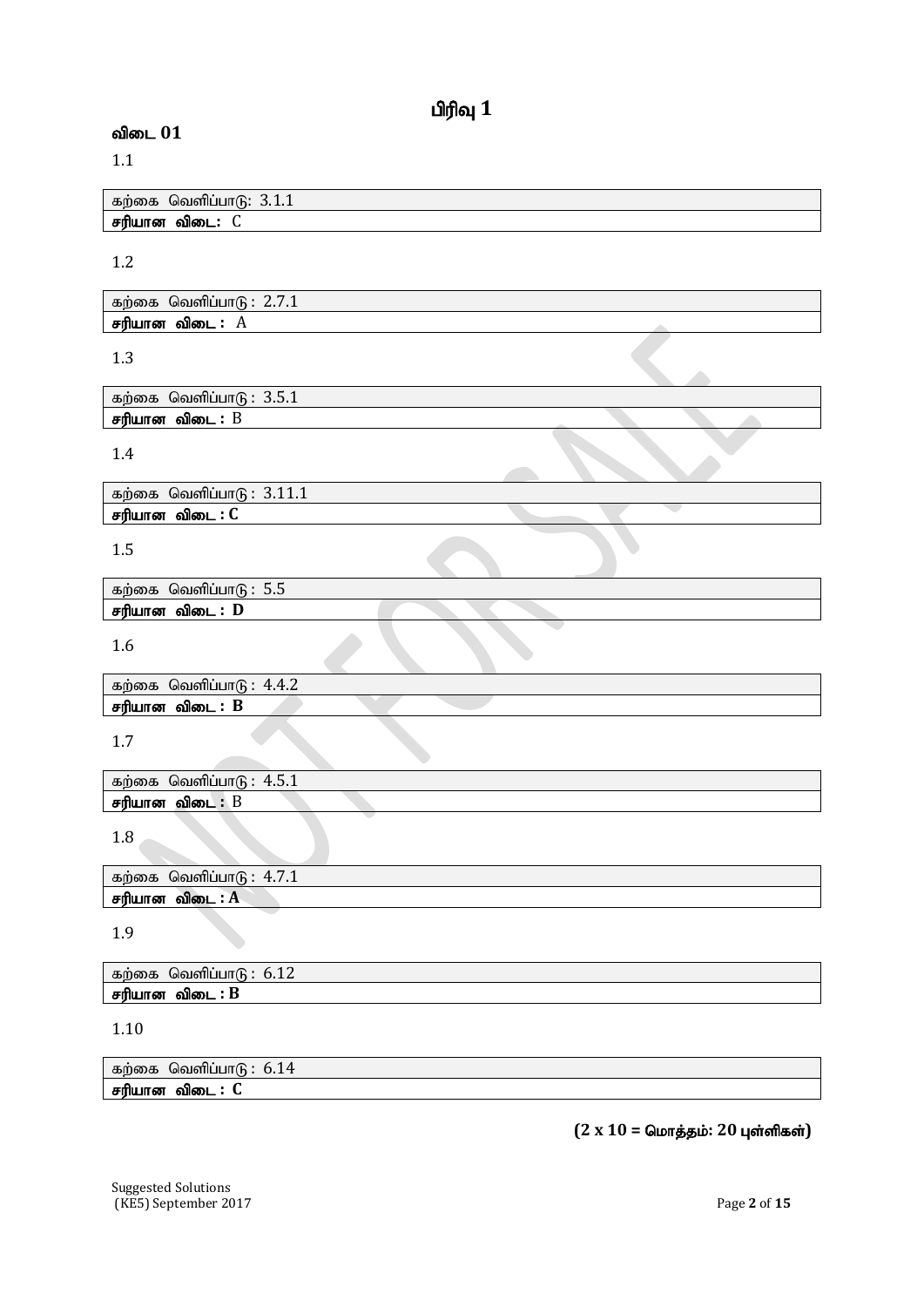## 2.1

| கற்கை வெளிப்பாடு: $1.4$               |  |
|---------------------------------------|--|
| வியாபாரங்களின் எதிர்கால வழிகாட்டல்கள் |  |

- $\bullet$   $\sigma$ <sub>(</sub> $\ddot{\sigma}$ , $\ddot{\sigma}$ ) (Brevity)
- நெகிழ்ச்சிப் போக்கு (Flexibility)
- தனித்தன்மை (Distinctiveness)
- யதார்த்தம் (Realistic)
- தந்திரோபாய வழிகாட்டல் (Strategic direction)

## 2.2

கற்கை வெளிப்பா $f<sub>B</sub>: 2.1.3$ முகாமைத்துவ பிரதான தொழிற்பாடுகளுக்கு இடையிலான இடைத் தொடா்புகளை ஆராய்தல். 1. திட்டமிடல் (Planning) 2.  $Q(\psi)$ ங்கமைத்தல் (Organising) 3. வழிநடத்தல் (Leading) 4. கட்டுப்படுக்கல் (Controlling) திட்டமிடல் – எதிர்காலத்தில் நடக்க இருப்பதை திட்டமிட்டு, செயற்பாட்டிற்கான நிகழ்ச்சி நிரலை தயாரித்தல். ஒழுங்கமைத்தல் – தேவைப்படும் வளங்களை உத்தமமாக பயன்படுத்தி ஆக்கபூர்வ தொடர்பு  $\widetilde{\Phi}$ முறைகளை ஊக்குவித்தல். வழிநடத்தல் – குறித்த நிலையில் செய்யவேண்டியதை தீர்மானித்து அதனை மக்களால் செயற்படுத்தல். கட்டுப்படுத்தல்- திட்டங்களுக்கு எதிராக முன்னேற்றத்தை, செய்முறைகளை செவ்வைபார்த்தல்.

## 2.3

#### கற்கை வெளிப்பா $6: 2.3.2$

வேறுபட்ட வகையான முகாமையாளர்களின் பொறுப்புக்களை ஆராய்தல்.

வரிசை அதிகாரம் (Line Authority) என்பது நிலைக்குத்தான கட்டளைச் சங்கிலியில் கீழ்நோக்கி முகாமையாளரொருவா் தமது கீழ்நிலை ஊழியா்மீது கொண்டுள்ள அதிகாரமாகும். உதா: நிதிசாா் நிறைவேற்று ஊழியருக்கு நிதிப்பணிப்பாளர் வழங்கும் அறிவுரை.

ஊழிய அதிகாரமானது (Staff authority) ஆலோசனை வழங்கப்படும் பிரிவில் தீா்மானங்களை மேற்கொள்ளும் அல்லது அதனை தூண்டுகின்ற உரிமை கொண்டதல்ல. இது வரிசை அதிகாரம் இல்லாத நிலையில் ஒரு முகாமையாளர் வேறொரு முகாமையாளருக்கு வழங்குகின்ற விசேடத்துவ ஆலோசனைக்கு மட்டுப்படுத்தப்படும். உதா: மனிதவளப் பிரிவுத் தலைவர் தேர்வு நேர்முகப்பரீட்சை முறைகள் தொடர்பில் நிதிமுகாமையாளருக்கு ஆலோசனை வழங்குதல்.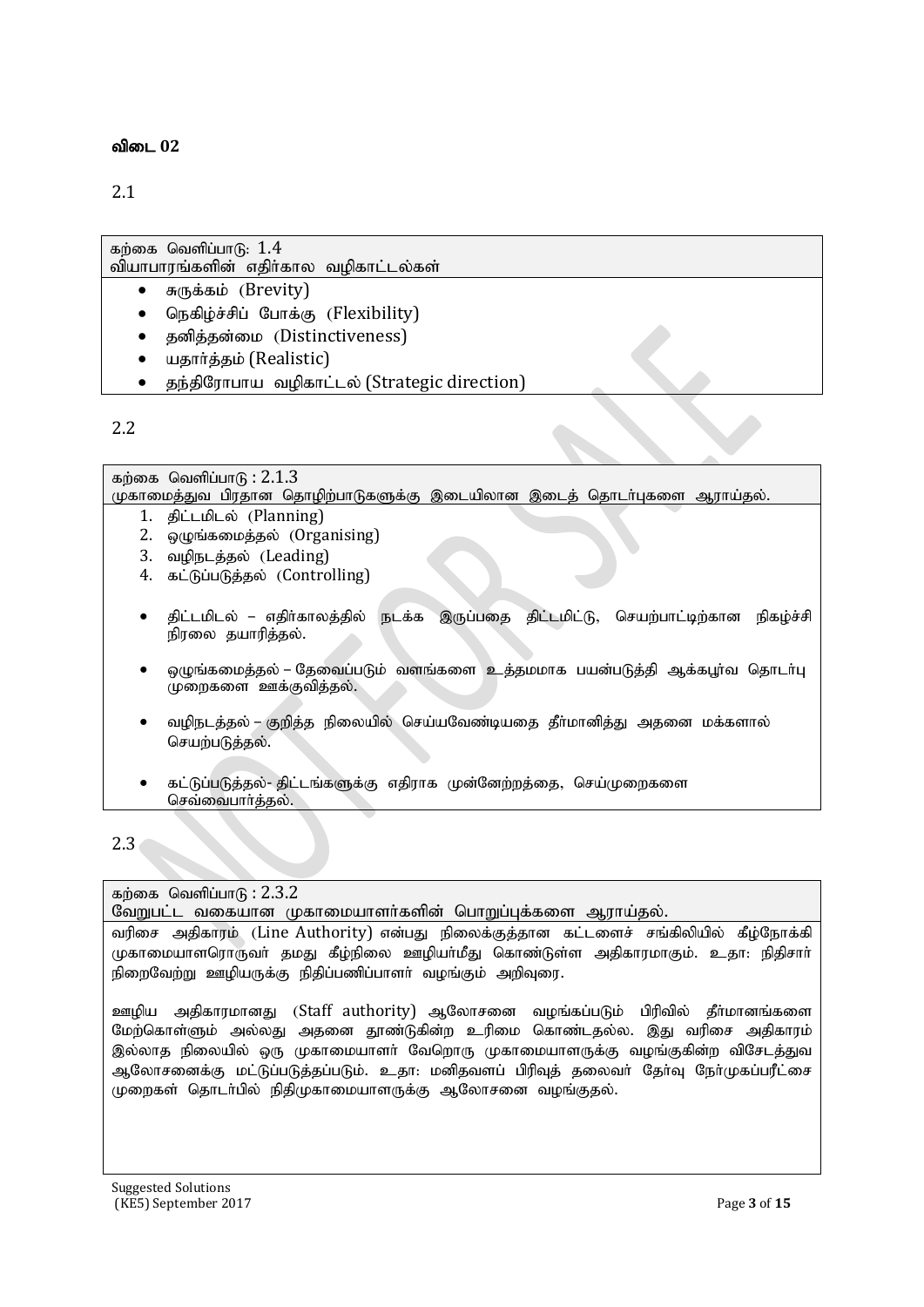#### 2.4

| கற்கை வெளிப்பாடு: $2.8.2$                                                      |
|--------------------------------------------------------------------------------|
| பொருளியற் பொருட்களின் வகைகளை விபரித்தல் (சாதாரண பொருட்கள்,கி∴பன்               |
| (Giffen)பொருட்கள் தரம்குறைந்த பொருட்கள், வெப்லன் (Veblen) பொருட்கள், பொதுப்    |
| பொருட்கள் உட்பட)                                                               |
| வீட்டு வருமானம் அதிகரிக்க கேள்வியும் அதிகரிப்பவை சாதாரண பொருட்கள் ஆகும்.       |
| உதா: தொலைக்காட்சிப் பெட்டி, ஆடைகள், வலையத்தள இணைப்பு.                          |
|                                                                                |
| தரம்குறைந்த பொருட்கள் – வருமானம் அதிகரிக்க கேள்வி வீழ்ச்சியுறும் பொருட்கள்.    |
|                                                                                |
| உதா:                                                                           |
| பாண் நுகா்வு. நுகா்வோன் வருமானம் அதிகரிக்க, அவா் அதிக போசாக்குடைய<br>$\bullet$ |
| உணவுப்பொருட்களை நாடுவதால், பாண் போன்ற விலைகுறைந்த பொருட்களின்                  |
| கேள்வி வீழ்ச்சியடையும்.                                                        |

பொதுப்போக்குவரத்தின் பயன்பாடு – வருமானம் குறைவாக இருக்கையில் பொதுப் போக்குவரத்தை அதிகமாக பயன்படுத்தும் அவர்கள் வருமானம் அதிகரிக்கும் போது அவ்வாறல்ல.

## 2.5

 $\pi$ ற்கை வெளிப்பாடு:  $3.3$ - வாடிக்கையாளர்களும் வாடிக்கையாளர் பெறுமதியும்

- கம்பனி அதன் வளங்களை மிகவும் இலாபகரமான வகையில் பயன்படுத்துவதற்கு கவனம் செலுத்தும் இயலுமையை அளிக்கின்றது;
- வாடிக்கையாளருக்கு இடையில் இலாபத்திறனில் எதிர்பார்க்காத வேறுபாடுகளை இனம்காண்கின்றது.
- உத்தேச மாற்றங்களின் நிதித் தாக்கங்களை கணியப்படுத்த உதவுகின்றது.
- இது புதிய வாடிக்கையாளரை பெறுவது சம்பந்தப்பட்ட கிரயம் மற்றும் இருப்பிலுள்ள thbf;ifahsiu jf;fitj;Jf;nfhs;tjd ; gad ;fis Nfhbl;Lf; fhl;Lfpd ;wJ.
- பொருள் விருத்தியா அல்லது சந்தை விருத்தியா விரும்பப்படுமென காட்ட உதவும்.
- வாடிக்கையாளருக்கான சேவைக் கிாயக்கின் அகிகரிப்ப வாடிக்கையாளருடன் கலந்துரையாடலில் உதவும்.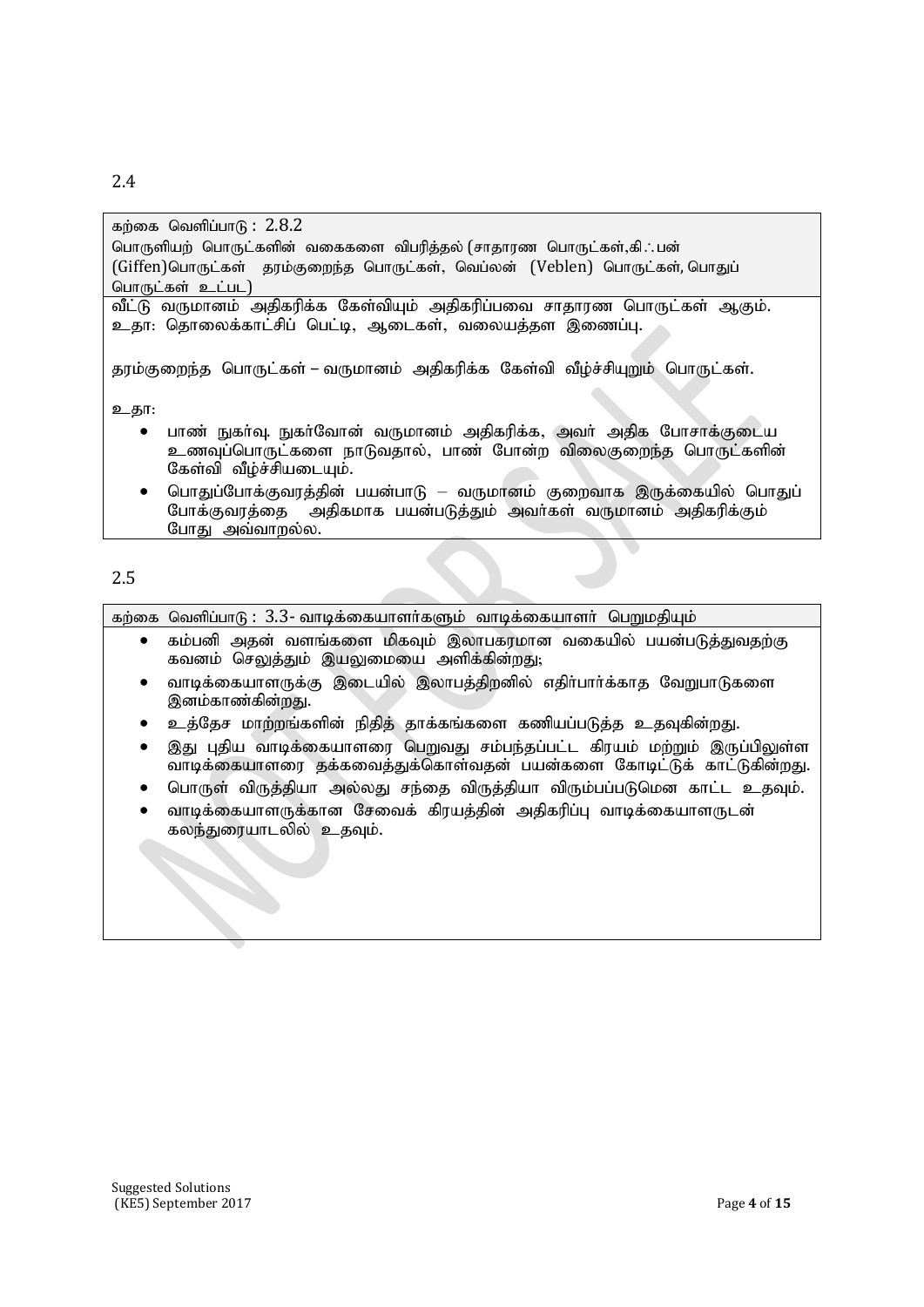

## 2.7

கற்கை வெளிப்பாடு $: 3.13.2$  – வியாபாரமொன்றில் வழங்குனர் மற்றும் வினியோகத்தரின் வகிபாகங்களை ஆராய்தல்.

பிரதிகூலங்கள்

- வழங்கலில் ஏற்படும் தடங்கல்களினால் பாதிப்படையக்கூடியது.
- வாங்குபவர் தமது தேவைகளுக்கு வழங்குனரில் தங்கியிருத்தல்.
- மாற்று வழங்குனர் இல்லாதவிடத்து, வழங்குனரின் அதிகாரம் அதிகரிக்கும்.
- கட்டளை மட்டங்களில் மாற்றங்களுக்கு வழங்குனா் பாதிப்படையக்கூடும்.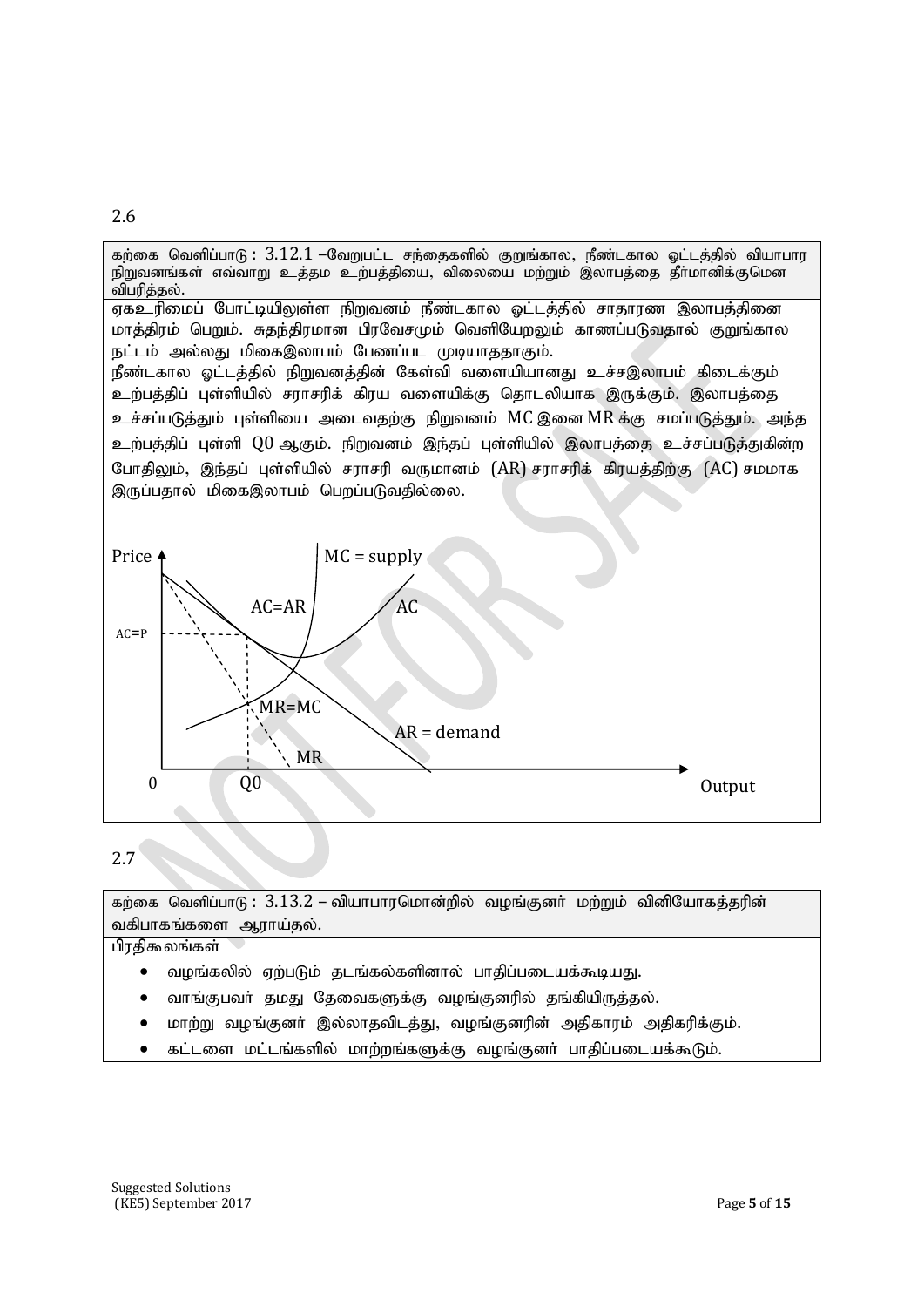## 2.8

கற்கை வெளிப்பாடு:  $4.4.2$  – பணவீக்கத்தை கட்டுப்படுத்துவதற்கு கேள்வி முகைமை மற்றும் நிரம்பல் முகாமைக் கொள்கைகளை எவ்வாறு பயன்படுத்தலாம் என விபரித்தல்.

பிரதிகூலங்கள்

- வளர்ச்சி, இயற்கை வளங்களின் விரைவான பயன்பாட்டை குறிக்கிள்றது வளர்ச்சி இல்லாவிடில், இந்த வளங்கள் நீண்ட காலத்திற்கு இருக்கும்.
- $\bullet$  அனேக பொருளாதாரச் செயற்பாடுகள் மாசடைதலை விளைவிக்கக்கூடியவை இது பசுமைத் தாக்கத்தின் ஊடாக குழப்பமான காலநிலை மாற்ற அச்சுறுத்தல்களை ஏற்படுத்தும் கழிவுகளுக்கு வழிவகுக்கும்.
- கட்டமைக்கப்பட்ட வேலைவாய்ப்பின்மையை ஏற்படுத்தும். மக்கள் புதிய திறமை மிக்க, அதிக பயிற்சி தேவைப்படும் வேலைகளுக்கு முடியாதவர்களாகவும், அபிவிருத்தியடையும் நாடுகளில் தொழில் பெற முடியாதவர்களாகவும் இருப்பர்.
- $\bullet$  நிறுவனங்கள் அதிகமாக முதலிடவேண்டி இருப்பதால், இது நுகர்வில் குறைப்பினை தேவைப்படுத்தும் - நிதியளிப்பு அதிக சேமிப்பு மூலம் ஏற்படுவதனால், குடிமக்கள் குறைந்தளவில் நுகரவேண்டி ஏற்படும்.
- கேள்வித்தூண்டல்பணவீக்கம் ஏற்படுவதற்கு வழிவகுக்கும்

## 2.9

கற்கை வெளிப்பா $f_5$ :  $4.9.1$ தற்கால அபிவிருத்தியின் தனமைகள், வியாபாரத்தில் அதன் தாக்கங்களை ஆராய்தல்

- வெளிமூலப்படுத்தல் (Outsourcing) கிரயம் பற்றிய நிச்சயமற்ற தன்மையை நீக்கும்.
- நீண்டகால ஒப்பந்தங்கள் எதிர்காலத் திட்டமிடலை ஊக்குவிக்கும்.
- வெளிமூலப்படுத்துதல் அளவிடைச் சிக்கனப் பயன்களை தரலாம்.
- $\bullet$  விசேடத்துவமான நிறுவனம் திறமையையும் அறிவையும் தக்கவைக்க முடியும்.

## 2.10

 $\sigma$ ந்கை வெளிப்பாடு:  $6.15$  – செயற்திட்ட முகாமையின் அடிப்படைகள்

வெற்றிகரமான செயற்திட்ட வெளியீட்டிற்கு (Project delivery) பங்களிப்புச் செய்யும் காாணிகள்:

- காலம், கிரயம், வரையறுக்கப்பட்ட வளங்கள் தொடர்பில் உரிய திட்டமிடல்.
- பயன்படுக்குனர் கமகு கேவைகளை அடைவுகளை உறுகிப்படுக்க அபிவிருக்கி மற்றும் வினியோகச் செயன்முறைகளில் அவர்களை ஈடுபடுத்துதல்.
- சரியான திறமைகொண்ட தகுதிவாய்ந்த அர்ப்பணிப்பான செயற்திட்ட ஊமியர்.
- $\bullet$  தெளிவான வியாபார அறிவுடைய சிரேட்ட முகாமையாளரிடம் உரிமையிருத்தல்.
- வரையறைகளை கவனமாக முகாமை செய்தல்.
- இடா் மதிப்பீடும் முகாமைத்துவமும்
- வியாபாரத்திற்கு தெளிவான தேர்வுநிபந்தனைகளும் செயற்பாடுகளின் துல்லியமான அளவீடுகளும்.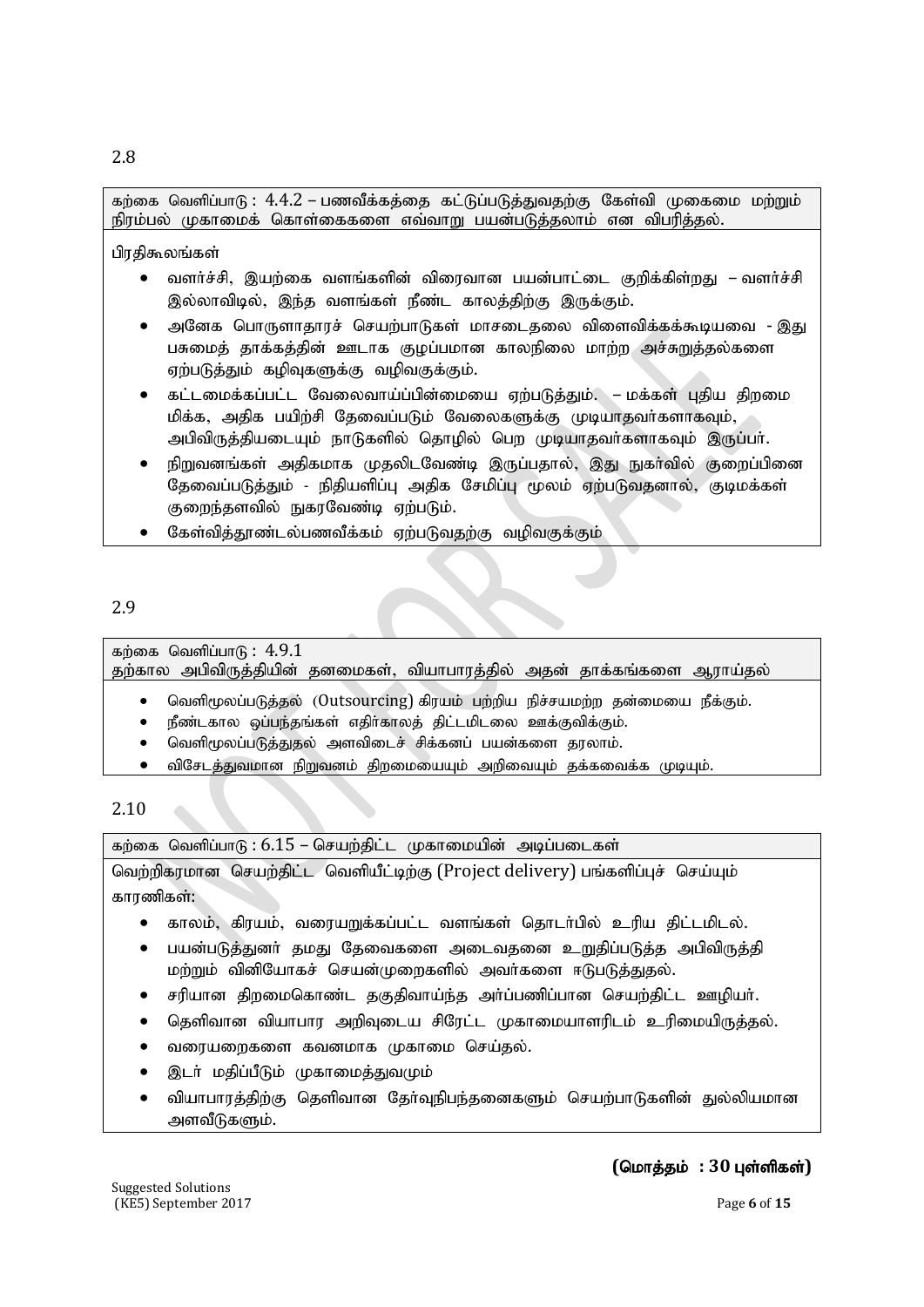கற்கை வெளிப்பா $f$  :  $6.8$  சந்தைப்படுத்தல் முகாமையின் தன்மை மற்றும் நோக்கெல்லை  $6.11$  சந்தைப்படுத்தல் நிகழ்ச்சித் திட்டத்தின் மூலகங்கள்

#### விபரமான மாதிரி விடை

(a) உருவப் பண்புகள்: கிடைப்பனவும் வினியோகமும், அறிவுறுத்தல்கள், பொருட்கள் வகைகள், வடிவமைப்பு, அளவு, பொதியிடல்

அருவப் பண்புகள்: விம்பம் (Image), புரிந்துகொள்ளப்படும் பெறுமதி (perceived value)

- (b)
- $\bullet$  விற்பனை ஊக்குவிப்பு (Sales promotions) விற்பனை ஊக்குவிப்பு, குறுகிய காலத்தில் விற்பனை அளவினை அதிகரிக்கும் நோக்கம் கொண்டதாகும். கம்பனி பொருட்களை குறிப்பிட்ட காலத்திற்கு கழிவு விலையில் விற்பதன்மூலம், அல்லது வாடிக்கையாளர் குறித்த பொருட்களை கொள்வனவு செய்வதனை தூண்டும்பொருட்டு போட்டியினை ஏற்படுத்தி குறைந்த விலைக்கு வழங்குவதன் மூலம் அல்லது விசுவாசமான வாடிக்கை யாளருக்கு சில சலுகைகளை வழங்குவதன் மூலம் இதனை அடையலாம்.
- விளம்பரப்படுத்தல் (Advertising) விளம்பரப்படுத்தலானது, பாரிய தொடர்பாடலுக்காக செலுத்தப்படும். கம்பனியானது விற்பனை ஊக்குவிப்பு, பொருள்பற்றி ஒரு விம்பத்தை (create an image) வாடிக்கையாளா் மத்தியில் ஏற்படுத்தல், தனிப்பட்ட விற்பனைக்கு<br>ஆதரவு, போட்டியாளா் விளம்பரத்தை எதிரீடுசெய்தல், பொருள்பற்றிய ஞாபகத்தை ் எதிரீடுசெய்தல், பொருள்பற்றிய ஞாபகத்தை நிலைநிறுத்தல் (remind) மீளஉறுதிசெய்தல் (reassurance) போன்ற காரணங்களுக்கு விளம்பரத்தை விளைவுத்திறனுடன் பயன்படுத்தலாம்.
- விற்பனைக் குறியிடல் (Branding) விற்பனைக் குறியிடலானது, விற்பனைக் குறிப் பெயர், வடிவமைப்புக்கள், வியாபாரப் பெயர்கள் போன்றவற்றை அடக்குகின்ற மிகவும் பொதுவான சொற்பதமாகும். கம்பனியொன்று சீஸ் பட்டன்ஸை (cheese buttons) குறொயிஸன்ட்ஸ்க்கு (croissants) மாற்றாக மீள்குறியிடல் செய்யலாம். (மேம்படுத்திய பொருளுக்கான விற்பனைக் குறியீடாக)
- பொதுமக்கள் தொடர்பு (Public relation) இங்கு பொருத்தமற்றது.
- நேரடியான சந்தைப்படுத்தல் (Direct marketing) இங்கு பொருத்தமற்றது.
- $(c)$  இலக்குச் சந்தை (Target market) நிறுவனத்தின் விசேட கவனார்ப்புக்காக தெரிவுசெய்த சந்தை அல்லது சந்தைப் பிரிவு.

பாரிய சந்தைப்படுத்தல் (Mass marketing): தனிப்பொருளை உற்பத்தி செய்து சாத்தியமான அதிகளவு வாடிக்கையாளர்களை பெறுதல்.

பாகுபடுத்திய சந்தைப்படுத்தல் (Differentiated marketing): கம்பனி ஒரே பொருளின் வேறுபட்ட மாதிரிகளை வேறுபட்ட சந்தைப் பிரிவுகளில் சந்தைப்படுத்துதல்.

 $($ மொத்தம் : 10 புள்ளிகள்)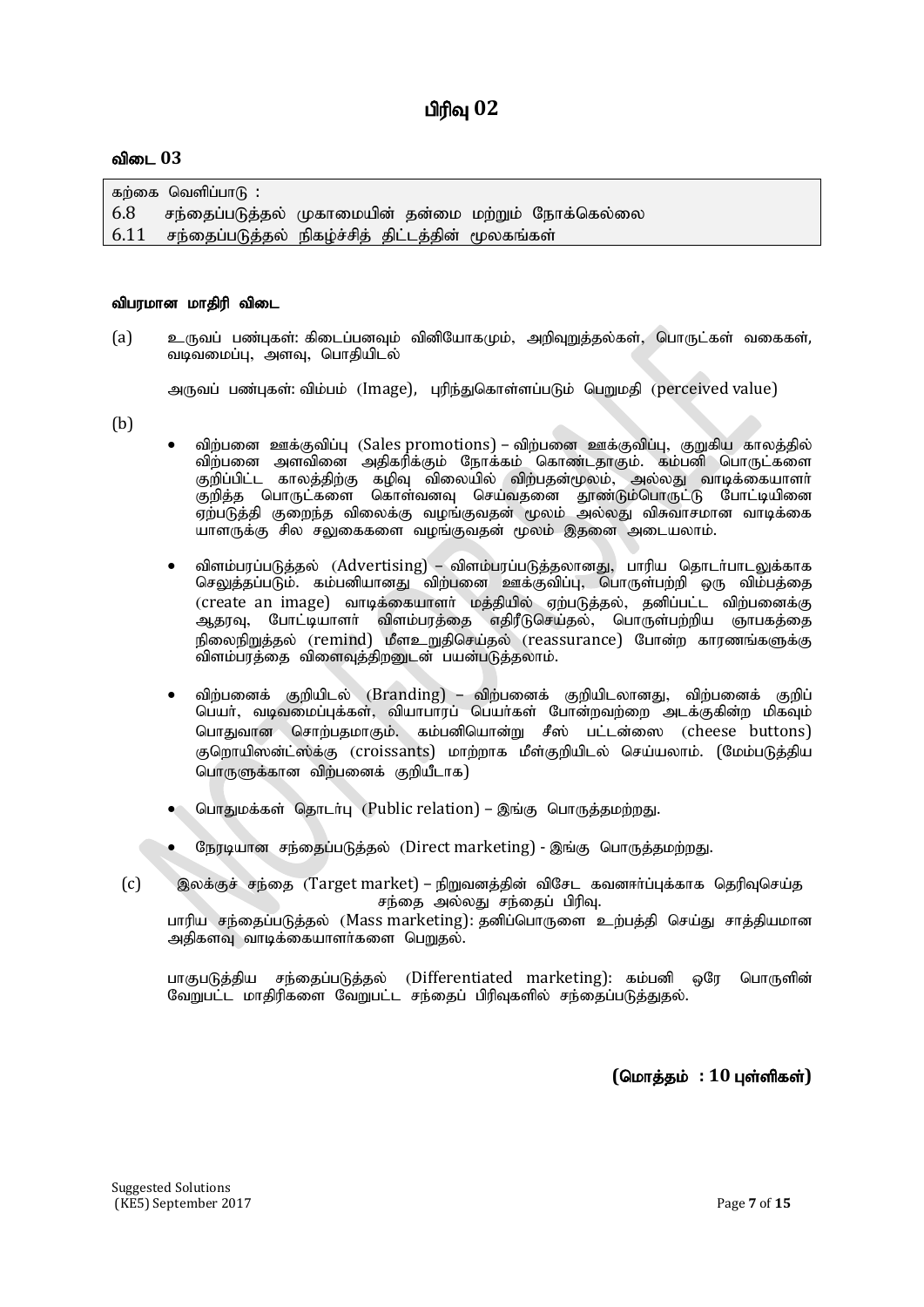$\pi$ ற்கை வெளிப்பாடு :  $4.6$  – நாணயக் கொள்கையும் இறைவரிக் கொள்கையும்

#### விபரமான மாகிரி விடை

(a)

- கடன்கொடுத்தோருக்கும் நிலையான வருமானம் பெறுவோருக்கும் விருப்பமற்றவாறு வருமானமும் செல்வமும் மீள்பகிரப்படல்.
- $\bullet$  ஒப்பீட்டளவில் ஏற்றுமதிகள் செலவு கூடியும் இறக்குமதிகள் நயமாகவும் இருத்தல். எனவே சென்மதி நிலுவை பாதிக்கப்படும்.
- இது பணப்பெறுமதி மற்றும் விலைகளில் நிட்சயமற்ற நிலையை காட்டும். மிகைப் பணவீக்கம் காணப்படும்போது பணம் பெறுமதியற்றதாகும்.
- $\bullet$  வளங்களுக்கான கிாயம் அகிகமாகும்.
- நாட்டின் பொருளாதார வளா்ச்சிக்கும் முதலீட்டு மட்டத்திற்கும் தீங்கு விளைவிக்கும்.
- வள ஒதுக்கற் செயன்முறையின் வினைத்திறன் குறைவடையும்.

(b)

- பணநிரம்பல் –நாட்டில் பணநிரம்பலில் அதிகரிப்பு விலை மற்றும் வருமானத்தை அதிகரிக்கச் செய்வதன் காரணமாக, செலவுசெய்வதற்கான பணத்திற்கான கேள்வி அதிகரிக்கும். இதன் விளைவாக கூட்டுமொக்கக் கேள்வி (aggregate demand) அகிகரிக்கும். பணநிாம்பலில் வீழ்ச்சி இதற்கு நேர்மாறான தாக்கத்தை ஏற்படுத்தும்.
- வட்டி வீதம் வட்டி வீதத்தில் அதிகரிப்பு, கடன்படுகைக் கிரயத்தை அதிகரிக்கச் செய்யும். அதிக வட்டிக் கொடுப்பனவுகள் காரணமாக முதலீடுகளும் இலாபங்களும் வீழ்ச்சியடையும். நுகா்வோரும் கடன்படுகையை குறைப்பதற்கு நுகா்வினை குறைப்பா் அல்லது பிற்போடுவா். ,<br>இது கூட்டுமொத்த கேள்வியினை எதிராக பாதிக்கும். வட்டி வீதத்தில் வீழ்ச்சி எதிர்மறை விளைவினை ஏற்படுத்தும்.
- <mark>நாணய மாற்று வீதம்:</mark> உள்நாட்டு நாணயமாற்று வீதம் வீழ்ச்சியடையின், வெளிநாட்டுக் .<br>கொள்வனவாளருக்கு இந்த நாட்டின் ஏற்றுமதிகள் மலிவாகக் கிடைப்பதுடன், ஏற்றுமதிச் சந்தையில் அதிக போட்டி காணப்படும். இறக்குமதிகள் அதிக செலவானதாகும். எனவே இது ஏற்றுமதிகளை தூண்டுவதுடன், இறக்குமதிக்கான கேள்வியை குறைக்கும்.

(c)

அரசாங்க வருடாந்த வரவுசெலவுத் திட்டமானது கேள்வி மட்டங்களில் நேரடித் தாக்கத்தை ஏற்படுத்தும் இறைவரிச் சாதனமாகும். **பொதுச் செலவினத்தில் அதிகரிப்பு** முதலில் பொதுத் துறையிலும் பின்னா் வீட்டுமட்டத்திலும் கேள்வியை அதிகரிக்கச்செய்யும் ஒரு விரிவாக்க (expansionary) முறையாகும்.

வரிகளில் வீழ்ச்சியும் வரியிறுப்பாளருக்கு அதிக வருமானத்தை விட்டுச் செல்வதால், அவாகள் அதிகம் செலவுசெய்ய எதிா்பாா்ப்பதனால் விரிவாக்கத் தாக்கத்தை ஏற்படுத்தம்.

 $($ மொத்தம் : 10 புள்ளிகள்)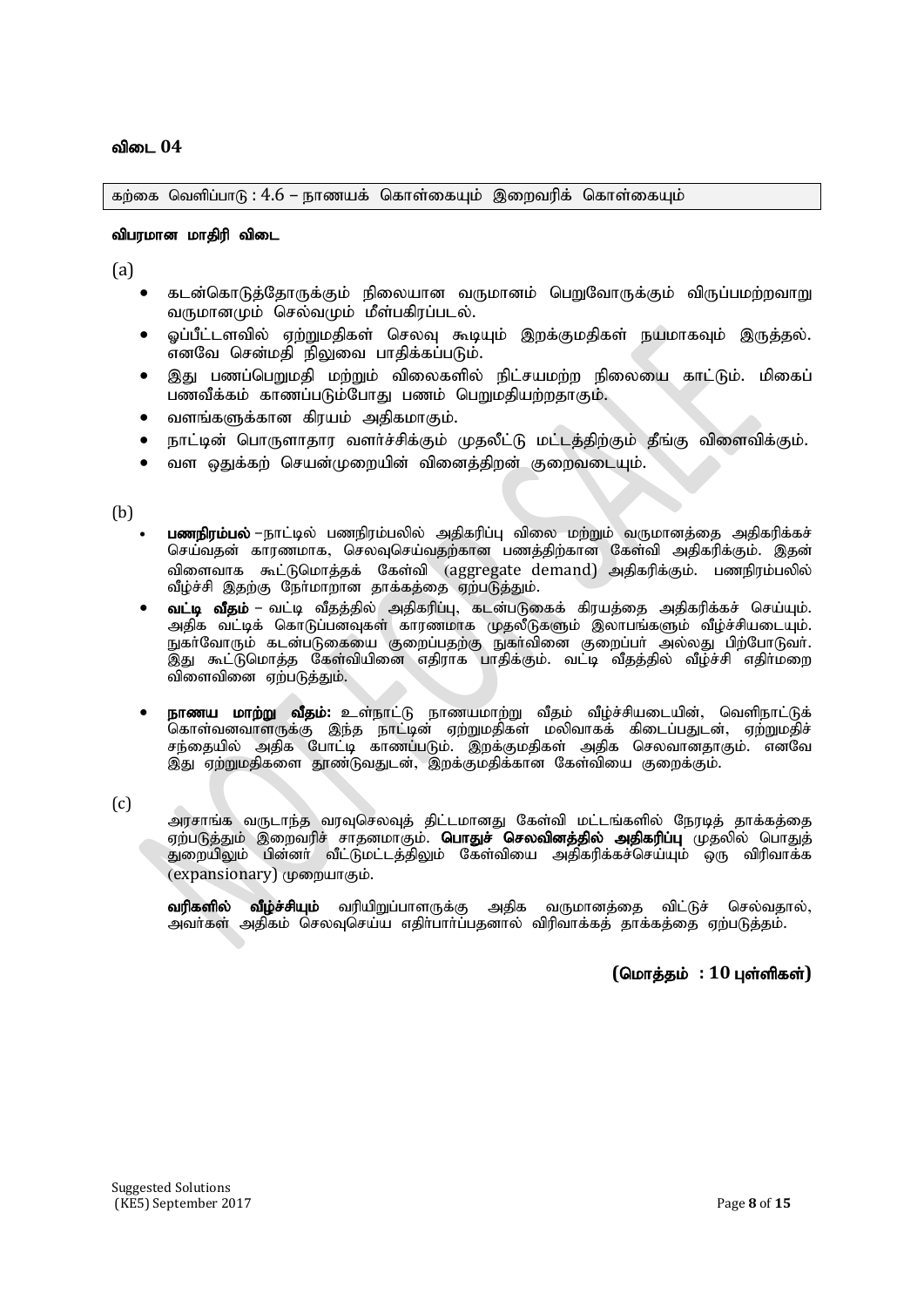கற்கை வெளிப்பாடு $: 5.4$  – முகாமைத் தொழிற்பாடாக வழிகாட்டலின் (leading) தன்மையும் நோக்கெல்லையும்

(a) "குழும நோக்கத்திற்கு விருப்புடன் ஈடுபட மக்களை தூண்டும் செயற்பாடு" **(Terry)** அல்லது "ஒரு குறிப்பிட்ட சந்தா்ப்பத்தில் விசேடமான இலக்கினை அல்லது இலக்குகளை அடையும் நோக்கில் தொடா்பாடற் செயன்முறை மூலம் நெறிப்படுத்தும் மக்களுக்கு இடையிலான தலையீட்டின் பிரயோகம். (Tannenba) அல்லது "இலக்குகளை அடைவதற்காக ஒரு குழுவினரை தூண்டும் செயன்முறை" (Robbins &

#### (b)

coulter)

அனேகமாக முகாமை மற்றும் தலைமைத்துவம் எனும் பதங்கள் ஒரே கருத்தில் பயன் படுத்தப்படுகின்றன. இவை இரண்டும் இரு வேறுபட்ட செயற்பாடுகள் சம்பந்தப்பட்டவை. முகாமையானது <u>சிக்கல்களை</u> கையாள்வதை குறிக்கும் அதேவேளை தலைமைத்துவம்  $prmin$ ங்களுடன் தொடர்புபட்டதாகும்.

ருகாமையானது வளங்கள், செயற்பாடுகள், செயற்கிட்டங்கள், மற்றும் எனைய மனிகம் சாராத முக்கியவிடயங்கள் மீது பிரயோகிக்கப்படுவதாகும். தலைமைத்துவம் <u>மனிதர் மீது</u> மாத்திரம் பிரயோகிக்கக்கூடியது.

#### (c) மரபுக் கோட்பாடுகளின் (Trait theory) வரையறைகள்

- $\bullet$  மரபுரீதியில் மாத்திரம் அமைந்த விளக்கங்கள் தலைவா் மற்றும் அவரின் குழும அங்கத்தவருக்கு இடையிலான இடைத்தாக்கம் மற்றும் சூழ்நிலைக் காரணிகளை கவனத்திற் கொள்ளாமையினால், விளைவுத்திறனான தலைவர்களை இனங்காண மரபுரீதிக் காரணிகள் மாத்திரம் போதமானவை அல்ல.
- விளைவுத்திறனான தலைமைத்துவத்திற்கு சில மரபுரீதியான பண்புகள் கட்டாயம்  $\mu$ க்கியமானதென்பது ஒருபோதும் நிரூபிக்கப்படவில்லை..
- விளைவுத்திறனான தலைமைத்துவத்திற்கு அவசியமென கருதப்படும் மரபுரீதியான பண்புகள் எண்ணிலடங்காதும், மாறுபடுபவையும், முரணானவையாகவும் இருத்தல்.

#### பாங்கு அணுகுமுறையின் (Style approach)

- முகாமையாளர்களின் உடல்வாகு வேறுபட்ட பாங்குகளை விளைவுக்கிறனுடன் பயன்படுத்த போதுமான நெகிழ்ச்சித் தன்மையை கொண்டிருப்பதில்லை.
- முகாமையாளருக்கு கிடைக்கக்கூடிய விளைவுத்திறனான பாங்குகளின் வீச்சத்தினை பணியின் தேவைப்பாடு, தொழில்நுட்பம், நிறுவனக் கலாச்சாரம் மற்றும் ஏனைய காரணிகள் மட்டுப்படுத்துகின்றன.
- கீழ்மட்ட ஊழியா்களுக்கு கொள்கை மாறாமை முக்கியமாகும். முகாமையாளா் மாறுபடும் சந்தா்ப்பங்களில் தமது ஒரே பாங்கிளை கடைப்பிடித்தால், அது கீழ்மட்ட ஊழியா் நம்பிக்கையிழக்கவும், பாதுகாப்பின்மை மற்றும் மனஅழுத்தத்தை உணரவும் வழிவகுக்கும்.

 $($ மொத்தம் : 10 புள்ளிகள்)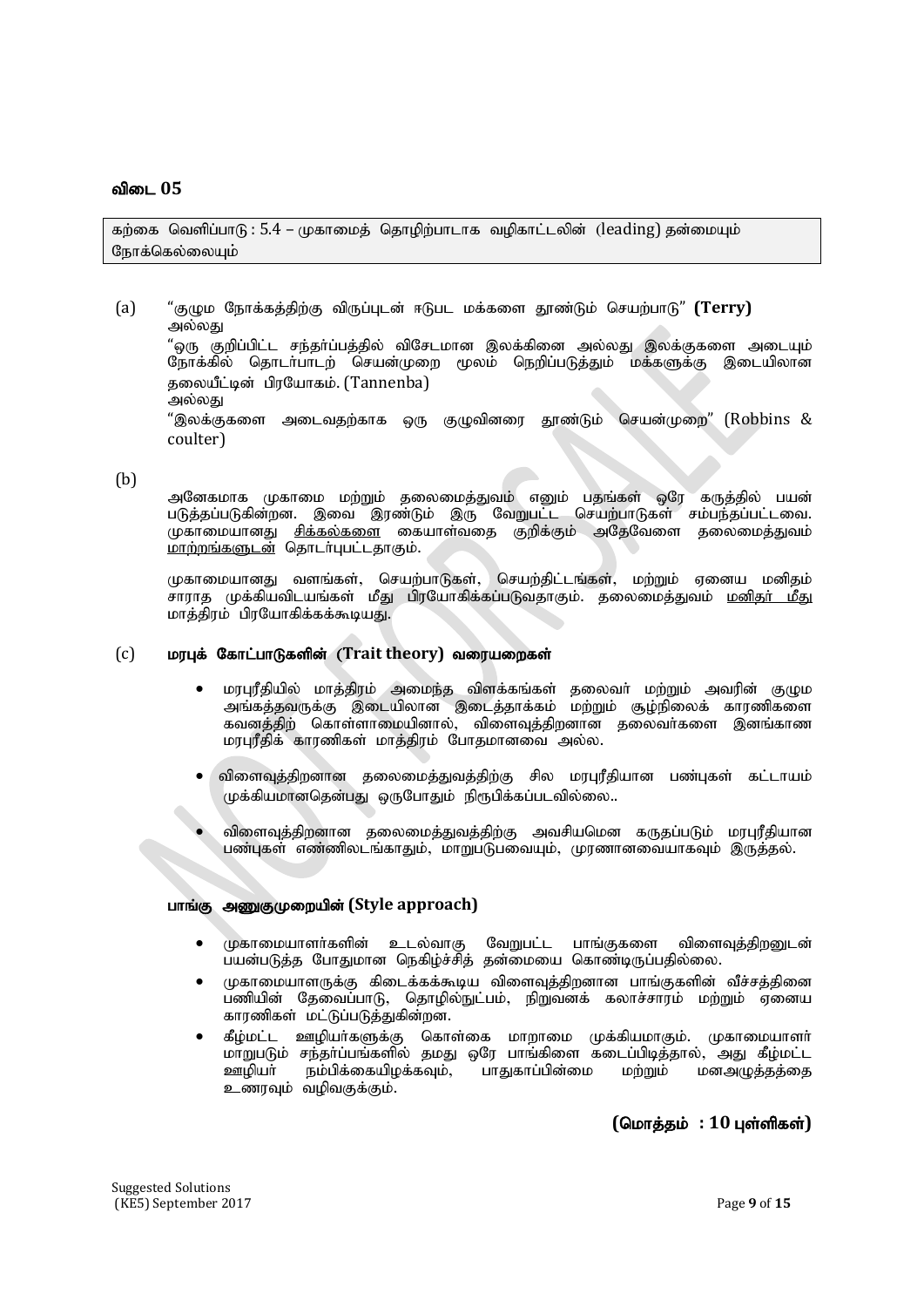கற்கை வெளிப்பா $f$ : 6.2 தொழிற்பாட்டு முகாமையின் தன்மையும் நோக்கெல்லையும்  $6.7$  வியாபாரத்தில் உற்பத்திக் கோட்பாடுகள்

## (a)

| ஊழியா்        | <b>TP</b> | $AP = (TP/2)$ | $MP = \Delta TP$ |
|---------------|-----------|---------------|------------------|
| எண்ணிக்கை (L) |           |               |                  |
|               | 600       | 600           |                  |
| 2             | 1400      | 700           | 800              |
| 3             | 2400      | 800           | 1000             |
| 4             | 3200      | 800           | 800              |
| 5             | 3800      | 760           | 600              |
| 6             | 4200      | 700           | 400              |
| 7             | 4400      | 628.57        | 200              |
| 8             | 4400      | 550           |                  |
| q             | 4200      | 466.67        | $-200$           |

#### (b) சராசரி உற்பத்தி (Average product) - AP

ஆரம்பத்தில் தொழிற்பிரிப்பு மற்றும் விசேடத்துவம் பெறுதல் காரணமாக வளையி உயா்ந்து செல்வதுடன், 3்வது ஊழியரின் பின்னர் நான்காவது ஊழியரின் எல்லை உற்பத்தியானது சராசரி உற்பத்தியைவிடவும் குறைவானதால், சராசரி கீழ்நோக்கி இழுக்கப்பட்டு வளையி கீழ்நோக்கிச் செல்லும்.

## $\sigma$ எல்லை உற்பத்தி (Marginal product) - MP

ஆரம்பத்தில் குறுங்காலத்தில் தரப்பட்ட நிலையான உற்பத்திக் காரணிகளுடன் அதிகளவு மாறும் காரணிகள் பிரயோகிக்கப்படும்போது, மாறும் காரணிகளின் ஒவ்வொரு மேலதிக அலகும் உற்பத்தி செய்யும் மேலதிக வெளியீடு, அதிகரிக்கும் எல்லை உற்பத்தியினால், (marginal returns) குறைவடைந்து செல்லும்.  $(1-3)$  ஊழியர்கள்

குறைவடைந்து செல்லும் எல்லை உற்பக்கி இடப்பெறுவது. மேலகிக ஊமியரின் எல்லை ் உற்பக்கி முன்னைய ஊமியரின் எல்லை உற்பக்கியைவிட குறைவாக இருக்கும்போது ஆகும். பொருளியற் பதங்களில் கூறுவதானால், முதலில் எல்லை உற்பத்தி அதிகரித்துச் சென்று, 4வது ஊழியரின் பின்னா் குறுங்காலத்தில் அது வீழ்ச்சியடையும். அதாவது, மாறும்<br>உள்ளீடுகளை அகிகரிப்பகனால் கிடைக்கும் மேலகிக உற்பக்கியானது. நிலையான ்கிடைக்கும் மேலதிக உற்பத்தியானது, உள்ளீட்டுடன் அதிக மாறும் உள்ளீடுகள் பயன்படுத்தலினால், வீழ்ச்சியடைய ஆரம்பிக்கும்.  $(4-8)$  ஊமியர்கள் $)$ 

8ஆவது ஊழியரின் பின்னர் இது மறையான எல்லை உற்பக்கியை ஏற்படுத்தும்.

 $MP$  வளையியானது  $AP$  வளையியை  $AP$  வளையியின் உச்சப் புள்ளியில் இடைவெட்டும்  $(MP=AP)$ . அத்துடன்,  $MP > AP$  ஆக இருக்கும் வரையில்  $AP$  வளையி உயர்ந்து செல்லும்.  $MP < AP$  ஆகும்போது  $AP$  வளையி வீழ்ச்சியடையும்.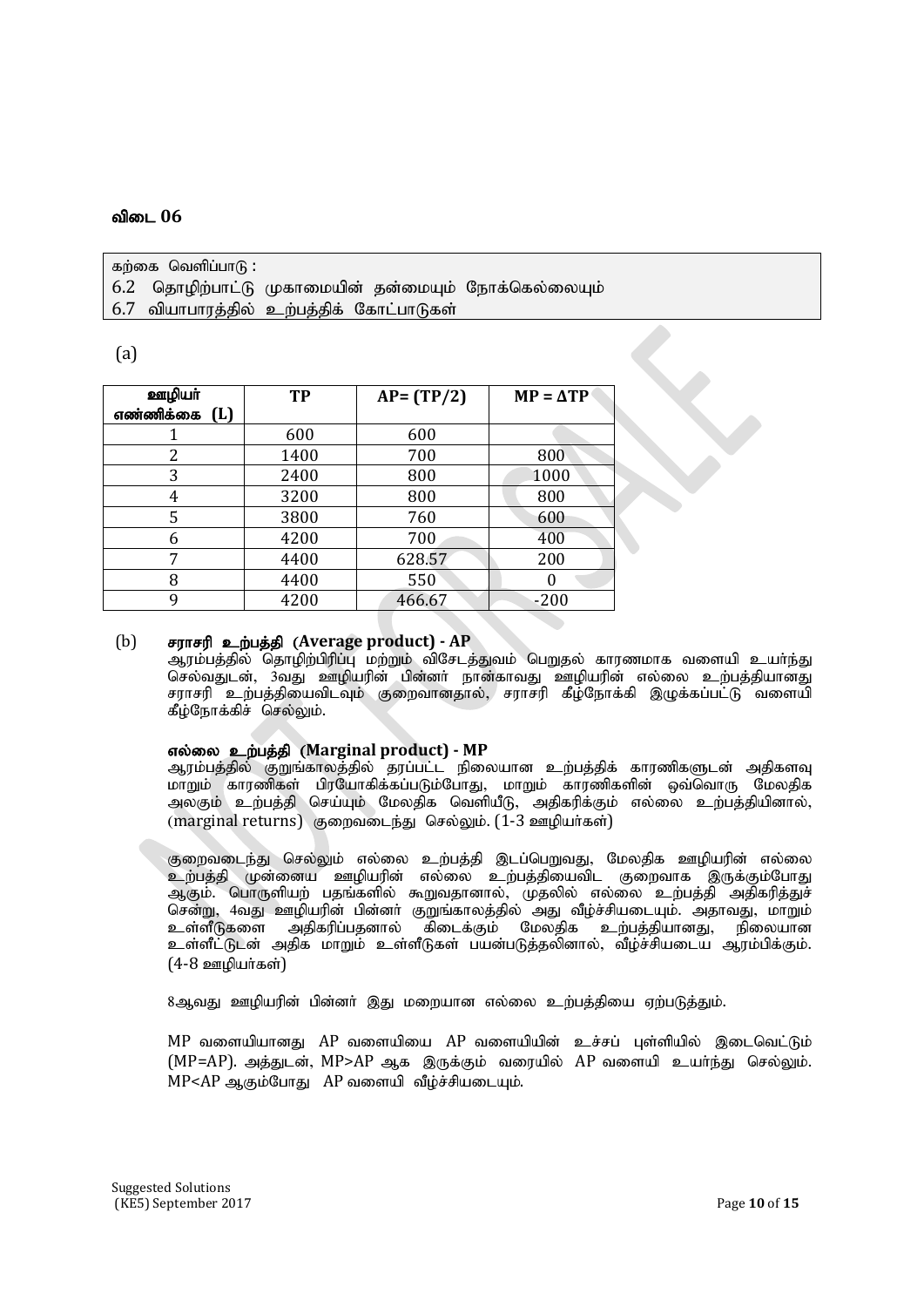(c) தொழில்நுட்பச் சிக்கனங்கள் (Technical economies) –

- உற்பக்கி மற்றும் பொகியிடலுக்கு நவீன சுயஇயக்க எந்கிரங்களின் பயன்பாடு அதிகளவு உற்பத்திக்கான இயலுமையை தரும்.
- விசாலமான பண்டகசாலையும் பொருட்காவுகைக்கு ஏற்ற பாரிய வாகனங்களும் அலகொன்றின் தொக்குவைத்திருத்தற் கிரயம் மற்றும் பொருட்காவகைக் கிரயத்தை குறைப்பதுடன், அதனால் அலகொன்றின் உற்பத்திக் கிரயமும் குறைவடையும்.

வர்த்தக அல்லது சந்தைப்படுத்தற் சிக்கனங்கள் (Commercial or marketing economies) –

- உள்நாட்டு அல்லது அந்நிய வழங்குனரிடமிருந்து தொகையாக மூலப்பொருட்களை கொள்வனவு செய்தல் அதிக கழிவுளைப் பெறுவதற்கு வழிவகுக்கும்.
- தொகையாக விற்பனைசெய்தல், பாரிய நிறுவனமொன்று ஒப்பீட்டளவில் வினியோகக் கிரயம் மற்றும் விளம்பரக் கிரயங்களில் சேமிப்பை பெற உதவும்.

நிறுவகச் சிக்கனங்கள் (Organizational economies)-

- மனிதவள, நிருவாக, சந்தைப்படுத்தற் தொழிற்பாடுகளை மத்தியமயப்படுத்தலானது மேந்தலைக் கிரயங்களை குறைவடையச் செய்யலாம்.
- முகாமையை மிகவும் வினைத்திறனாக பயன்படுத்தல்.

நிதிசார்ந்த சிக்கனங்கள் (Financial economies)-

- பாரிய நிறுவனங்கள் மலிவாக நிதியினைப் பெறுவதற்காக பிணைவைத்து பேரம் பேசுவதற்கு ஏதுவாக அதிக பெறுமதியான சொத்துக்களை கொண்டிருப்பதனால் குறைவான இடர் உடையவையாக கருதப்படுகின்றன.
- அதிக வியாபாரத்தைக் கொண்ட நிறுவனம் ஆதலினால், அதன் புகழ் காரணமாக உயர்ந்த பேரம்பேசும் ஆற்றல்.
- சிறந்த சொத்துப்புரள்வு விகிதம். குறைந்த கடன்படுகை காரணமாக விற்பனையுடன் ஓப்பிடுகையில் குறைந்த வட்டியையே செலுத்தவேண்டி இருக்கும்.

## $($ மொத்தம் : 10 புள்ளிகள்)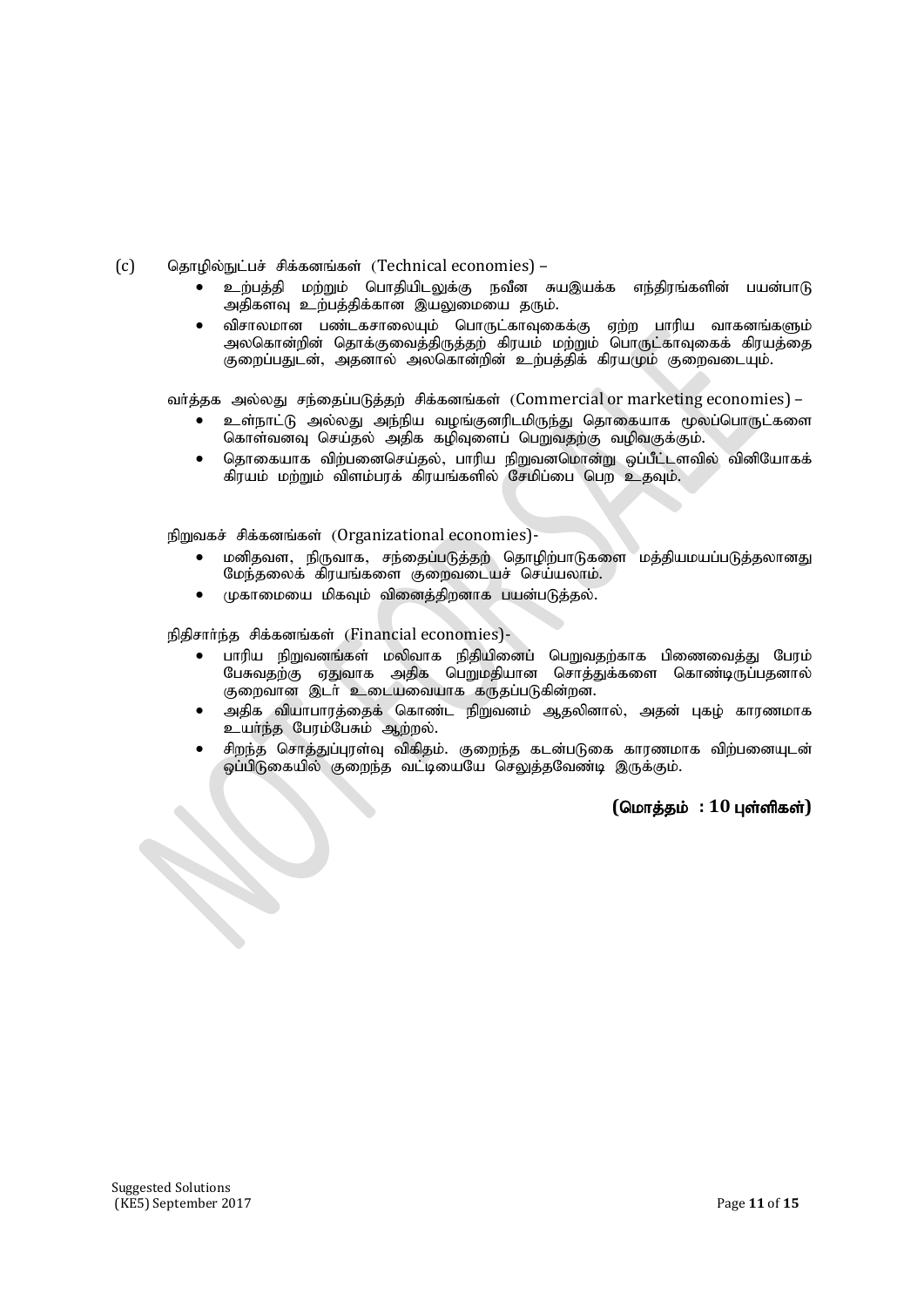கற்கை வெளிப்பா $f$ : 3.5 – போட்டிச் சந்தையொன்றில் கேள்வி, நிரம்பல் மற்றும் சந்தைச் சமநிலை  $3.6$  – நெகிம்வக் கோட்பாடு (The concept of elasticity)

3.7 –போட்டிச் சந்தையில் அரசாங்கத் தலையீட்டின் தாக்கம்.

(a) நிரம்பல்: Qs =  $1800+240P$ கேள்வி: Qd= 3550-266P

நிரம்பற் கணியத்தை கேள்விக் கணியத்திற்கு சமப்படுத்துவதன் மூலம் சந்தைச் சமநிலை விலையை தீா்மானிக்க முடியும்.

 $Qs = Qd$ 1800+240P= 3550-266P 506P= 1750 P= \$ 3.46 per bushel

நிரம்பல் வளையிச் சமன்பாட்டில் பிரதியிடுவதன் மூலம் 0 = 1800+ (240) (3.46) = 2,630 மில்லியன் புசல்கள்.

(b)

- $(i)$  கேள்வியின் விலை நெகிழ்ச்சியை அறிய கேள்வி வளையியை பயன்படுத்தலாம்: E D/P =  $P/Q^* \triangle Q / \triangle P = 3.46/2630^* (-266) = -0.35$
- $(i)$  எனவே கேள்வி நெகிம்ச்சிக் கன்மை அற்றகாகும்.
- (iii) நுகர்வோரின் வீட்டு வருமானம் கேள்வியை தீர்மானிக்கும் ஒரு காரணியாகும். அனேக பண்டங்களுக்கு வீட்டு வருமானத்தில் அதிகரிப்பு, அப்பொருட்களுக்கான கேள்வியை அதிகரிக்கச்செய்யும். எனினும் கேள்வியின் சரியான தாக்கம் அந்தப் பொருளின் வகையில் தங்கியுள்ளது.இங்கு தரப்பட்டுள்ள பொருள் அரிசியாகும். இது நாடு X இன் பிரதான உணவு ஆதலால், இது அந்த நாட்டின் அத்தியாவசிய<br>பொருளாகக் கொள்ளப்படலாம். எனவே, கேள்வியின் வருமான நெகிழ்ச்சி .<br>கொள்ளப்படலாம். எனவே,<br>. கிட்டியதாகும் (அதாவ பூச்சியத்தை கிட்டியதாகும் (அதாவது நெகிழ்ச்சியற்றது). எனவே,<br>வீட்டுவருமானத்தில் ஏற்படும் கணிசமான மாற்றம் அரிசிக்கான கேள்வியில் வீட்டுவருமானத்தில் கணிசமான மாற்றத்தை ஏற்படுத்தாது. எனவே, வருமானம் மாற்றமடையும் அதே வீதத்தில் Qd மாற்றமடையாது. எனவே விரையில் மாற்றம் நிரம்பலின் விலை நெகிழ்ச்சியில் அதிகம் தங்கியிராது.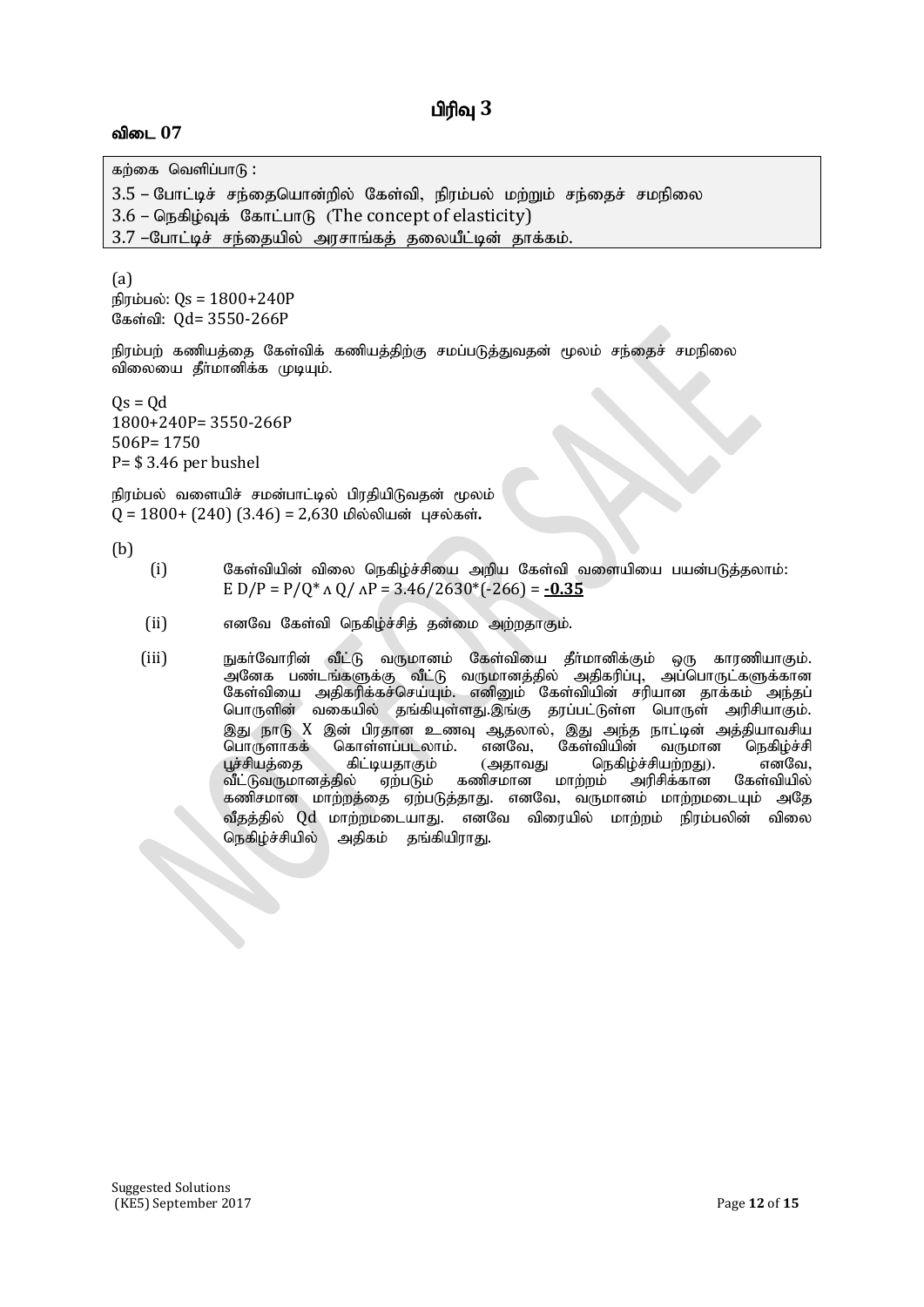$(c)$ 

மானியம் என்பது, பொருளின் கிரயத்தின் பகுதியை அடக்கும் வகையில் அரசாங்கத்தினால் மேற்கொள்ளப்படும் ஒரு கொடுப்பனவாகும். மானியத்தில் குறைப்பு உற்பத்தியின் அலகுக் கிரயத்தை அதிகரிக்கச்செய்வதுடன், நிரம்பல் வளையியை மேல்நோக்கி இடப்புறமாக நகரச் செய்யும். அதன் விளைவாக, உற்பத்திப் பொருளின் சமநிலைக் கணியம் கீழே படத்திற் காட்டியவாறு பெயர்ச்சி அடையும்.



எனவே, மானியத்தில் குறைப்பு இரண்டு தாக்கங்களை ஏற்படுத்தும்.

- சுமநிலையில் நிாம்பலின் அளவ வீம்ச்சியடையம்.
- விலை அகிகரிக்கும்.

விவசாயிகள் பொருட்களை நடப்பு விலையில் விற்பனைசெய்தால் இலாபம் வீழ்ச்சியடையும்.

 $(d)$  பொருளொன்றின் நிரம்பற் கணியம் பல காரணிகளில் தங்கியுள்ளது.

தரப்பட்டுள்ள சந்தாப்பத்தில், புதிய நோய்எதிா்ப்பு விதைகளை விவசாயிகளுக்கு குறைந்த விலையில் விற்பனை செய்வதால் உற்பத்திக் கிரயம் வீழ்ச்சியடையும். எதிர்காலத்தில் கிரயம் குறைவடைவதனால் பொருளின் விலை குறையுமென விவசாயிகள் எதிர்பார்த்தால், அவா்கள் இப்போது நிரம்பற்கணியத்தை அதிகரிப்பா். அதன் விளைவாக நிரம்பல் வளையி கீழ்நோக்கி $\overline{\phantom{a}}$ பெயரும்.

அகேவேளை, புதிய நோய் எதிர்ப்பு விதைகளின் விருத்தியானது, தொழில்நுட்ப வளர்ச்சி தொடா்புபட்டதாகும். நிரம்பற் கணியத்தை பாதிக்கும் ஒரு காரணி தொழில்நுட்பமாகும். இது நீண்டகாலத்தில் அலகுக் கிரயத்தை குறைவடையச் செய்வதுடன், உற்பத்தி இயலுமையை .<br>அதிகரிக்கச்செய்யும்.

இவற்றின் காரணமாக நிரம்பல் வளையி கீழ்நோக்கி பெயர்ச்சியடையும். அதன் காரணமாக பொருளின் விலை  $P0$  இலிருந்து  $P1$  க்கு குறைவடைந்து, நிரம்பற் கணியம்  $Q0$  இலிருந்து  $Q1$ க்கு உயர்வடையும்.

அதன்படி சமநிலை விலை வீழ்ச்சியடைந்து சமநிலைக் கணியம் அதிகரிக்கும்.



Suggested Solutions (KE5) September 2017 Page **13** of **15**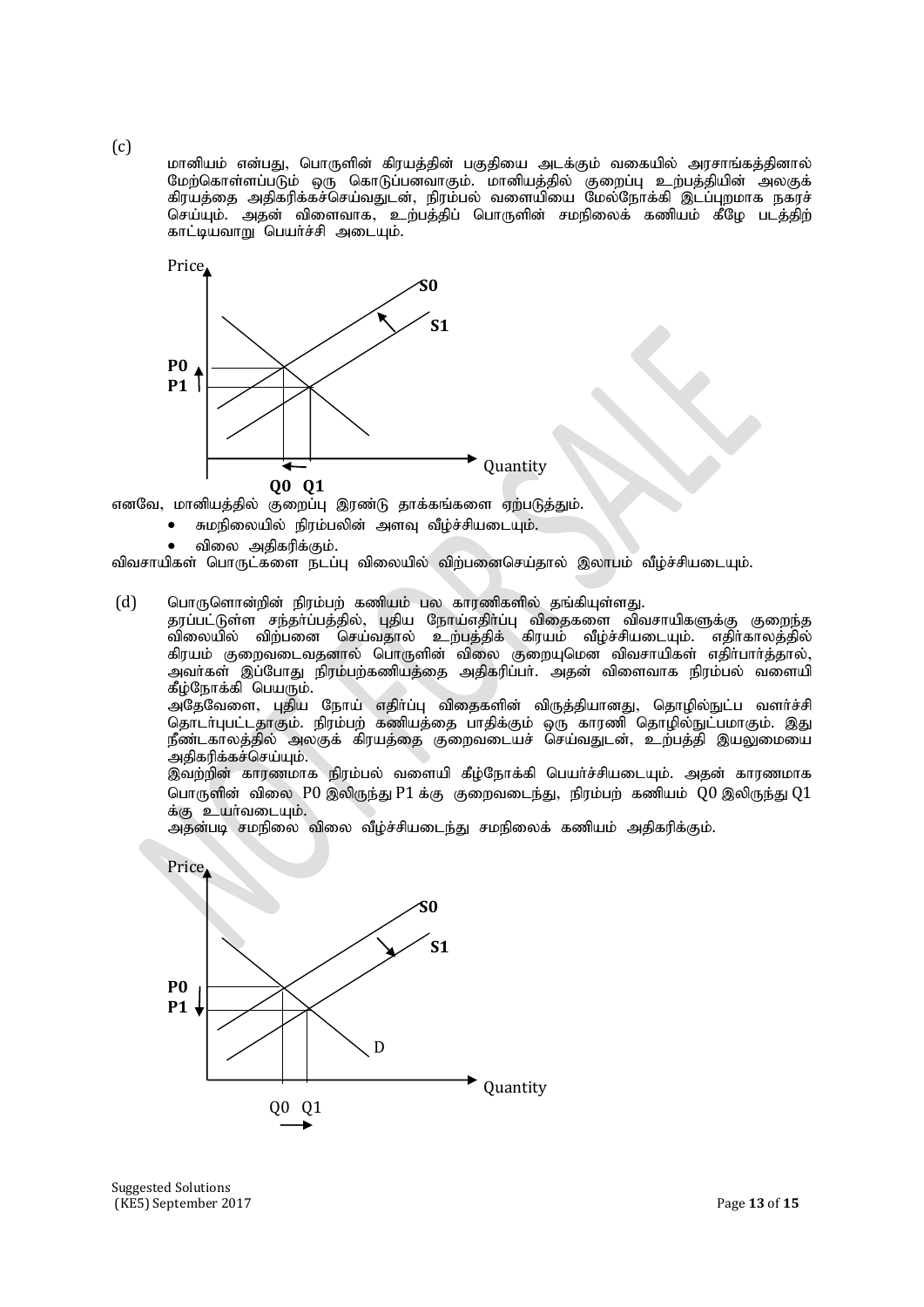(e) குறைந்தபட்ச விலைச் சட்டத்தின் நோக்கம் வழங்குனர்கள் அவர்கள் விற்கும் ஒவ்வொரு அலகிற்கும் குறைந்தபட்ச விலையை (தரை விலை - floor price) பெறுவதனை உறுகி செய்வதாகும்.

தரைவிலை சந்தை விலைக்கு மேலாக நிர்ணயிக்கப்படுவதனால், இது மிகை நிரம்பலை (excess supply) விளைவிக்கும்.

மிகை நிரம்பலை தடைசெய்யும் பொருட்டு, மிகைநிரம்பல் கணியத்தை குறைந்த விலைக்கு திணிக்கும்போது (dumping), உற்பத்தி அனுமதிப்பங்கு முறைமை (system of production  $quotas$ ) அறிமுகப்படுத்தப்படும்.

தரைவிலையின் முக்கிய பிரச்சினை குறைந்தபட்ச விலையில் விற்பனை .<br>செய்யக்கூடியதிலும் பாா்க்க அதிகமானளவு பொருள் உற்பத்தி செய்யப்படுவதாகும். அதன்<br>விளைவாக மிகைக் கணியங்கள் (தொக்குகள்) உருவாகும். எனவே அந்த உருவாகும். எனவே மிகைத்தொக்குகள் களஞ்சியப் படுத்தப்பட அல்லது அழிக்கப்பட வேண்டும். எனவே தரை விலையானது வளங்களின் தவறான ஒதுக்கத்திற்கு வழிவகுக்கும்.

தரைவிலையில் விவசாயிகளும் நுகர்வோரும் பாதுகாக்கப்படுவர் என விவாதிக்கின்ற போதிலும் தரை விலை வளங்களின் தவறான ஒதுக்கத்திற்கு வழியமைக்கும்.

 $($ மொத்தம் : 20 புள்ளிகள்)